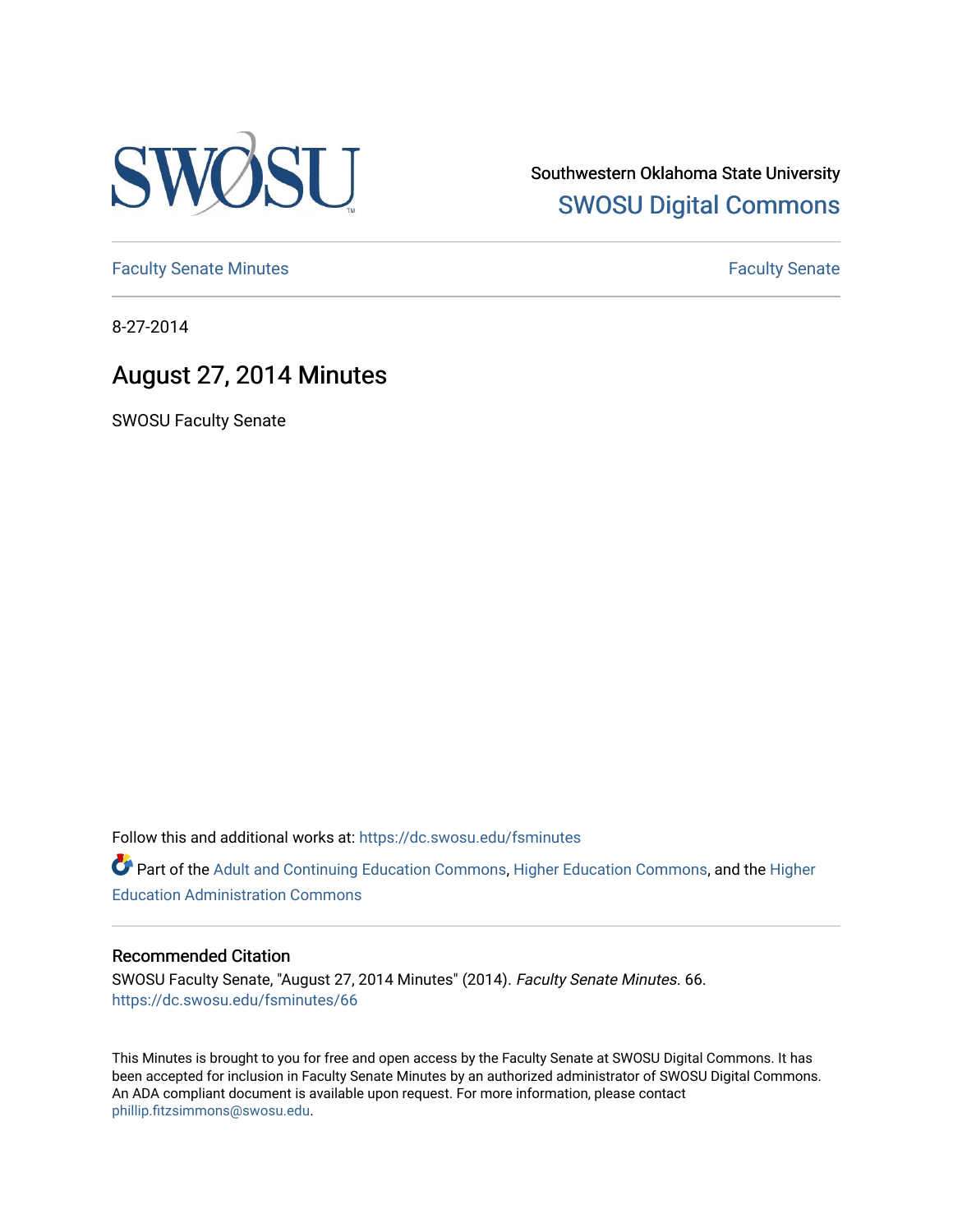Faculty Senate Meeting 2:00PM August 27, 2004, Stafford 104 **Approved** Faculty Senate Meeting Minutes

# **I. CALL TO ORDER AND ESTABLISH QUORUM:**

The August 27, 2004 meeting of the Faculty Senate was called to order at 2:00 PM in Stafford 104 with FS President James South presiding. The following members were present: Fred Alsber, Melody Ashenfelter, Arden Aspedon, Madeline Baugher, David Bessinger, Nancy Buddy Penner, Dayna Coker, Tom Davis, Michael Dougherty, Barry Gales, Terry Goforth, John Hayden, Todd Helton, David Hertzel, Jason Johnson, Robin Jones, Chad Kinder, Kelley Logan, Joseph Maness, Andrew Marvick, Nina Morris, Gus Ortega, Les Ramos, Jeffrey Short, James South, Bill Swartwood, Mark Tippin, Karen Travis, Don Wilson, Jon Woltz, and Justin Ohl.

# **II. CERTIFICATION OF SUBSTITUTES**: None

## **III. PRESENTATION OF VISITORS:** None

**IV. APPROVAL OF MINUTES:** Minutes of July 20, 2004 were corrected and approved.

## **V. ANNOUNCEMENTS:**

A. From FS President South:

1. Dr. Hays visited with FS Executive Council to report that he has completed his evaluation of individual faculty salaries and is proposing some adjustments which would be retroactive to July 1. The proposal is currently being reviewed by David Misak and Dr. Rice. He also updated the CUPA comparison given to FS at the July meeting. His new comparison uses just-released FY04 data from AAUP (via CUPA). For nine-month faculty, excluding coaches, SWOSU is at 84% of the national average for Prof., 89% for Assoc. Prof., 84% for Asst. Prof., and 98% for Instructors. If Pharmacy salaries are excluded from SWOSU's averages, the numbers fall to 80% (Prof.), 87% (Assoc. Prof.), 83% (Asst. Prof), and remain at 98% for Instructors. He is lobbying (as always) for more money to be allocated. To raise salaries significantly, we must have an increased legislative allocation or raise tuition, since SWOSU funding levels from the state are still at 1999 levels.

2. Dr. Foust is making changes to the P/T section of the *Faculty Handbook* which will be posted very soon. These changes reflect spring and summer motions of the FS. I worked with Dr. Foust on the wording of the changes, and elected not to have them brought before the FS again for approval, since the spirit of our proposals is intact. If the changes prove disagreeable to someone, we can revisit them, but this will allow for quicker implementation.

B. From Provost Rice:

1. The motion regarding 6 hour load across the board for chairs is under consideration and *may* go into effect in Spring 2005.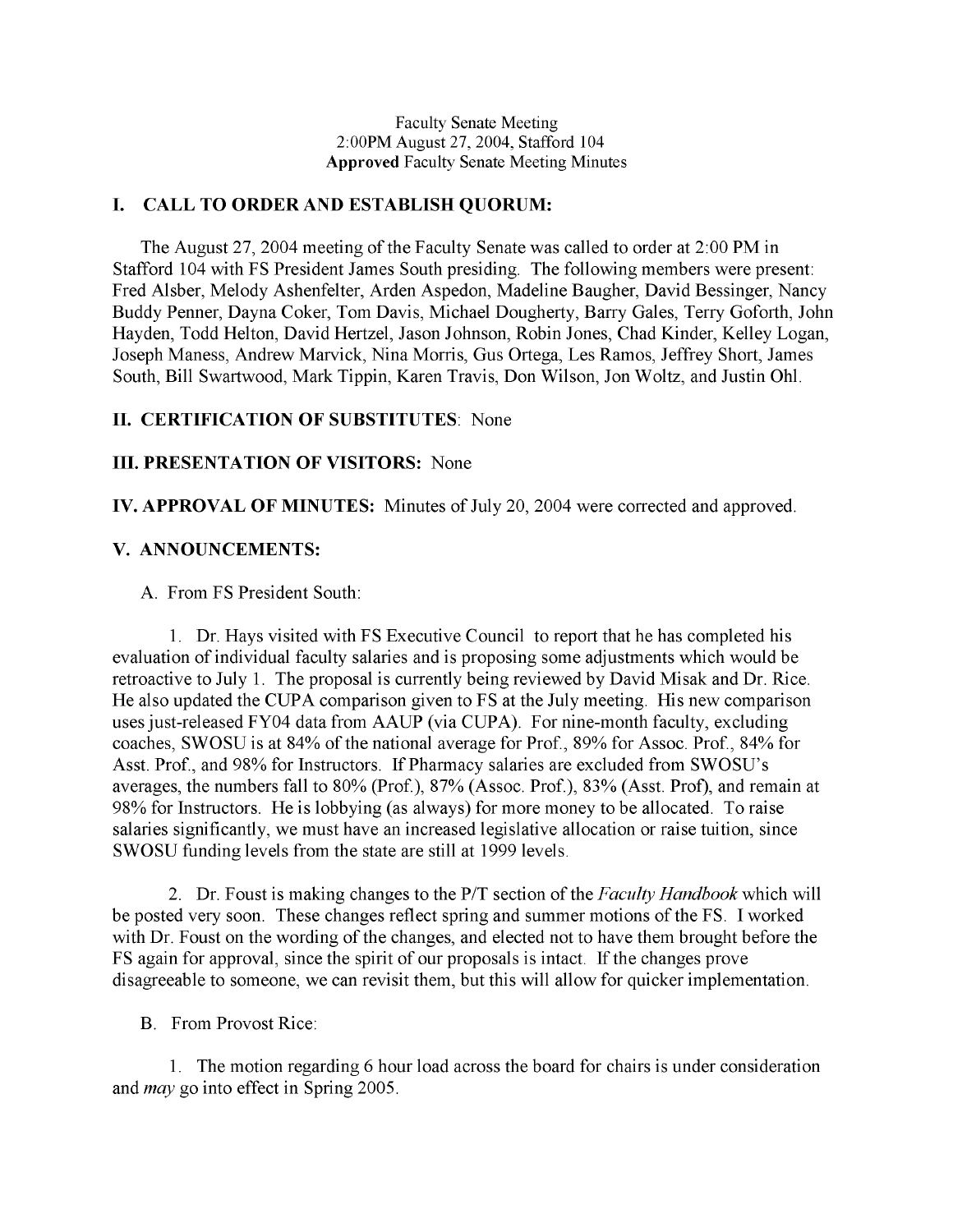2. Sayre faculty *will* go through the P/T process exactly like Weatherford faculty. The Sayre Faculty Association will select a representative to serve on the FUTPRC whenever a Sayre faculty member is applying for tenure or promotion.

C. FS Secretary/Treasurer Johnson:

- 1. Roll Sheet—please sign and update.
- 2. Treasurer's Report: BancFirst Checking account balance: \$1,941.48

University account balance: \$211.46

D. FS President Elect Logan: No report

E. FS Past President Hayden: No report

F. FS Student Government Representative Justin Ohl: Student Senate elections will be held on next Wednesday (9/1/04) and Thursday (9/2/04). Organizational efforts for the upcoming Homecoming celebration are beginning.

# **VI. REPORTS FROM STANDING AND AD HOC COMMITTEES:**

No reports. Issues pending include: (1) a review of the final exam schedule by the University Policies Committee; (2) overload pay by the Personnel Policies Committee; and (3) summer pay for small classes by the Personnel Policies Committee.

# **VII. UNFINISHED BUSINESS:** None

#### **VIII. NEW BUSINESS:**

A. Faculty senators should distribute lists of eligible faculty for FUTPRC. Senators should check with their department/academic unit colleagues to determine willingness to serve on the FUTPRC (if selected) before the September meeting. Bring lists next time with unwilling faculty marked. Eligible faculty members must (as defined by the Faculty Handbook): 1) Not be a candidate for promotion or tenure this year; 2) Not be a chair this year; 3) have not served last year on FUTPRC; 4) hold the rank of Asst. Prof. or higher; and 5) have a minimum of seven years experience at SWOSU.

B. A voting process for selecting members for the Appellate Committee on Dismissal of Tenured Faculty needs to be established. There are eight nominees already in place, from which tenured faculty will select five.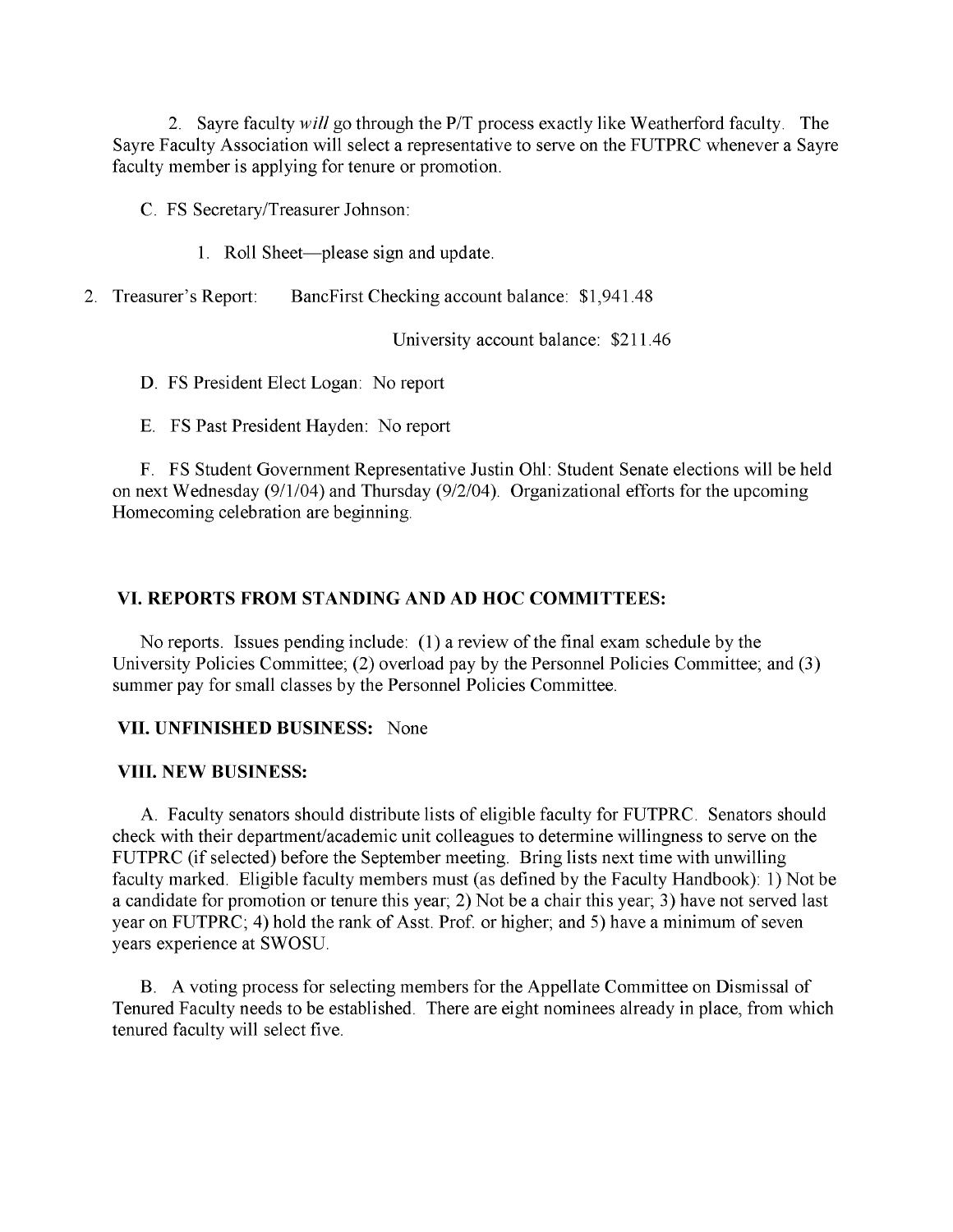**FS Motion 2004-08-01**

**It was moved and seconded that voting to establish the five members of the Appellate Committee on Dismissal of Tenured Faculty be done by paper ballot.**

The Motion passed by voice vote.

**FS Motion 2004-08-02**

**It was moved and seconded that the ballot for selecting the five members of the Appellate Committee on Dismissal of Tenured Faculty be distributed by e-mail as a Word attachment, from which a paper ballot is to be printed and returned by each faculty to the Nominations Committee.**

The Motion passed by voice vote.

C. Proposals are now being solicited for Faculty Development. Please send your ideas to President South, and he will pass the proposal on to the appropriate committee.

D. Name Tag Proposal

**FS Motion 2004-08-03**

**It was moved and seconded that the University produce new magnetic name tags for use by faculty, administration, and staff. The name tags should replace the logo on the current tags with the new university logo. Where the current tags have SWOSU, the new tags should have the individual's academic or administrative unit or title.**

Rationale: These changes will facilitate the move to identity uniformity discussed at the faculty workshop. These changes will help visitors to SWOSU better identify individuals they meet and will facilitate connections between visitors and SWOSU personnel.

The Motion passed by voice vote.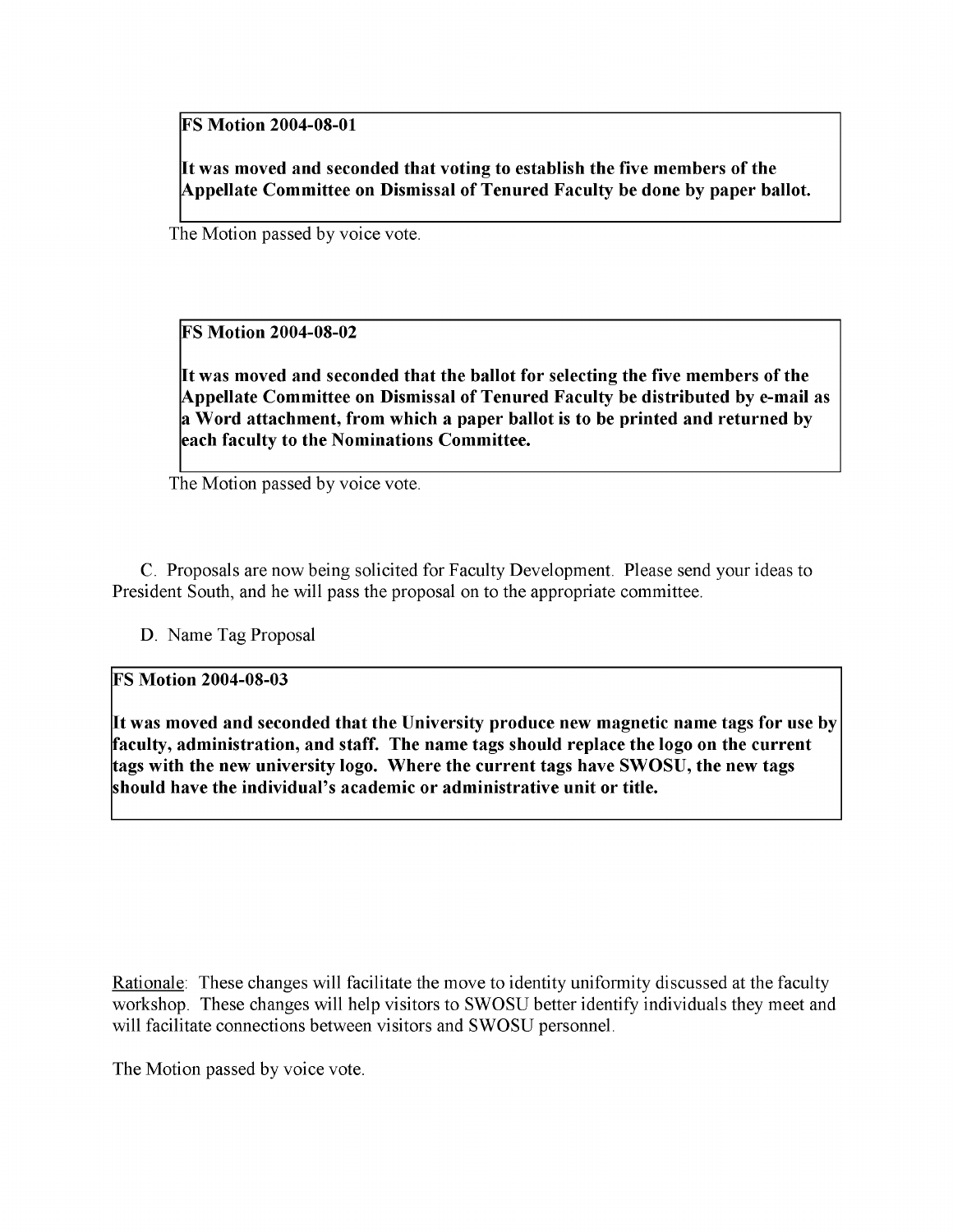# E. Late Enrollment Deadline Proposal

# **FS Motion 2004-08-04**

**It was moved and seconded that the University establish and publish a final date to enroll in classes for each semester. This date should be established such that students enrolling late will miss no more than 1 week of classes. (This semester, the date would have been Tuesday, August 24, at 5PM.) This date shall be published in all literature and web resources provided to current and prospective students.**

Rationale: A strong link between attendance and performance has been documented. As a rule, students who miss the equivalent of one week of classes perform 1 grade level below students who miss fewer classes. It is also generally true that late enrolling students have a high failure rate with a strong correlation between the number of days late that they enroll and the probability of failure. The single most common factor in the performance of students suspended from the university is usually poor attendance. A lengthy late enrollment period sends a message to students that they are not missing significant work in the first week of classes and contributes to poor subsequent attendance habits. With packed classes and overloaded faculty there is no compelling reason to admit and enroll students late.

# **FS Motion 2004-08-05**

**It was moved and seconded that FS Motion 2004-08-04 be sent to the University Policies Committee for review.**

The Motion passed by voice vote.

F. Remedial Courses and Retention Study Proposal

#### **FS Motion 2004-08-06**

**It was moved and seconded that the University or appropriate Senate committee examine the effectiveness of remedial courses regarding student completion rates, student success in subsequent courses in the discipline, and retention and graduation rates.**

Rationale: Recently released statistics from SWOSU show a 1-year retention rate for students with ACT's of less than 16 at 50% or less. Those with 19-20 are marginally higher (56%). With these low retention rates it is possible the university could make more efficient use of its resources by not admitting students with such a low probability of success.